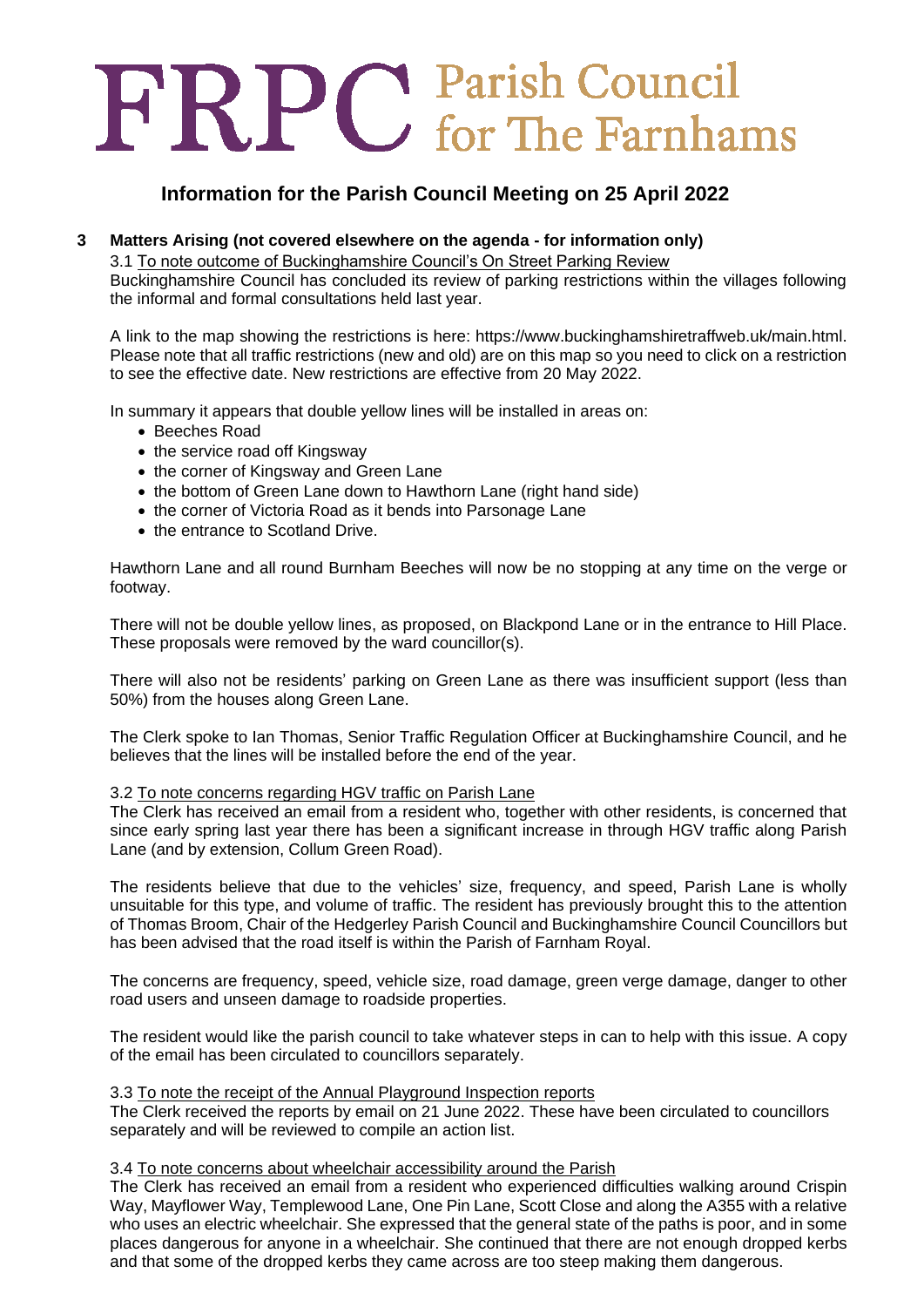The resident has asked if the Parish Council can do anything to make Farnham Common a more accessible, wheelchair friendly village. A copy of the email has been circulated to councillors separately.

#### 3.5 Update on surrender of Guide Hut lease

The new storage shed for the Girl Guides has been installed at the Brian Jubb Hall and the Guides are working to clear the old Guide Hut. A draft deed of surrender has been prepared and will be issued shortly.

#### **4 To consider the Beeches Community Board response to potential Highways projects for A355 speed limit reductions**

The responses from Transport for Buckinghamshire to the two A355 speed limit reduction proposals were discussed at the recent Highways Action Group meeting and the group is supportive of moving forward with the suggested next steps, which are detailed below, though appreciates that this is not the full implementation of the projects that the Parish Council had requested.

The Board Co-Ordinator is preparing the recommendation reports for the revised scope of the two projects before they are put before the full Board. On application, the Parish Council was proposing to contribute £5,000 to the implementation of each project. Until the speed assessments and surveys are completed it will not be known whether TfB will support speed limit reductions, and at that point details of the costs of full implementation would be provided. The Parish Council is being asked to confirm whether or not it wishes to proceed on this basis, and, if so, how much of the two £5,000 contributions the Parish Council would be willing to put towards this first stage of each project. Once this has been confirmed, the Co-Ordinator will be pleased to progress, if relevant, the applications through the process as soon as possible.

Project One - Farnham Common 30mph speed limit (north from Beaconsfield) - CB355376925 The Network Safety Team and TfB's design team have confirmed the following commission would need to be raised in order to undertake the speed assessment and speed surveys to consider whether the section of road, and the exact section of road, may be appropriate for a speed limit reduction.

Scope: Assess the suitable speed limit for the section of A355 Collinswood Road (USRN 35200306), from the point where the existing speed limit changes from 30mph to 50mph in a northern direction (near to the southbound bus stop called Clare Drive, grid reference 495939, 186151).

| Speed Assessment and Speed Survey - A355 Collinswood Road |         |           |
|-----------------------------------------------------------|---------|-----------|
| Speed survey x 2                                          | £816.00 |           |
| Speed assessment                                          | £746.00 |           |
| Total                                                     |         | £1,562.00 |

It has been noted that, if possible, the parish council and residents would like the speed limit reduced to 30mph for this section.

If the speed assessment is successful the order could be combined with the other section of the A355 for joint savings on the cost of the Legal Order and we could calculate the cost of implementing the speed limit signs and posts.

Project Two - Farnham Royal to Farnham Common – proposed 30mph speed limit - CB355344014 The Network Safety Team and TfB's design team have confirmed the following commission would need to be raised in order to undertake the speed assessment and speed surveys to consider whether the section of road, and the exact section of road, that may be appropriate for a speed limit reduction.

Scope: Assess the suitable speed limit for the section of A355 Beaconsfield Road (USRN 35200300), where the existing speed limit is 40mph (i.e. between "Oak View, Old Beaconsfield Road grid reference, 496131, 184338 and the A355 junction with Sospel Court grid reference, 496041, 183272).

| Speed Assessment and Speed Survey - A355 Beaconsfield Road |          |           |
|------------------------------------------------------------|----------|-----------|
| Speed survey x 3                                           | £1224.00 |           |
| Speed assessment                                           | £746.00  |           |
| l Total                                                    |          | £1,970.00 |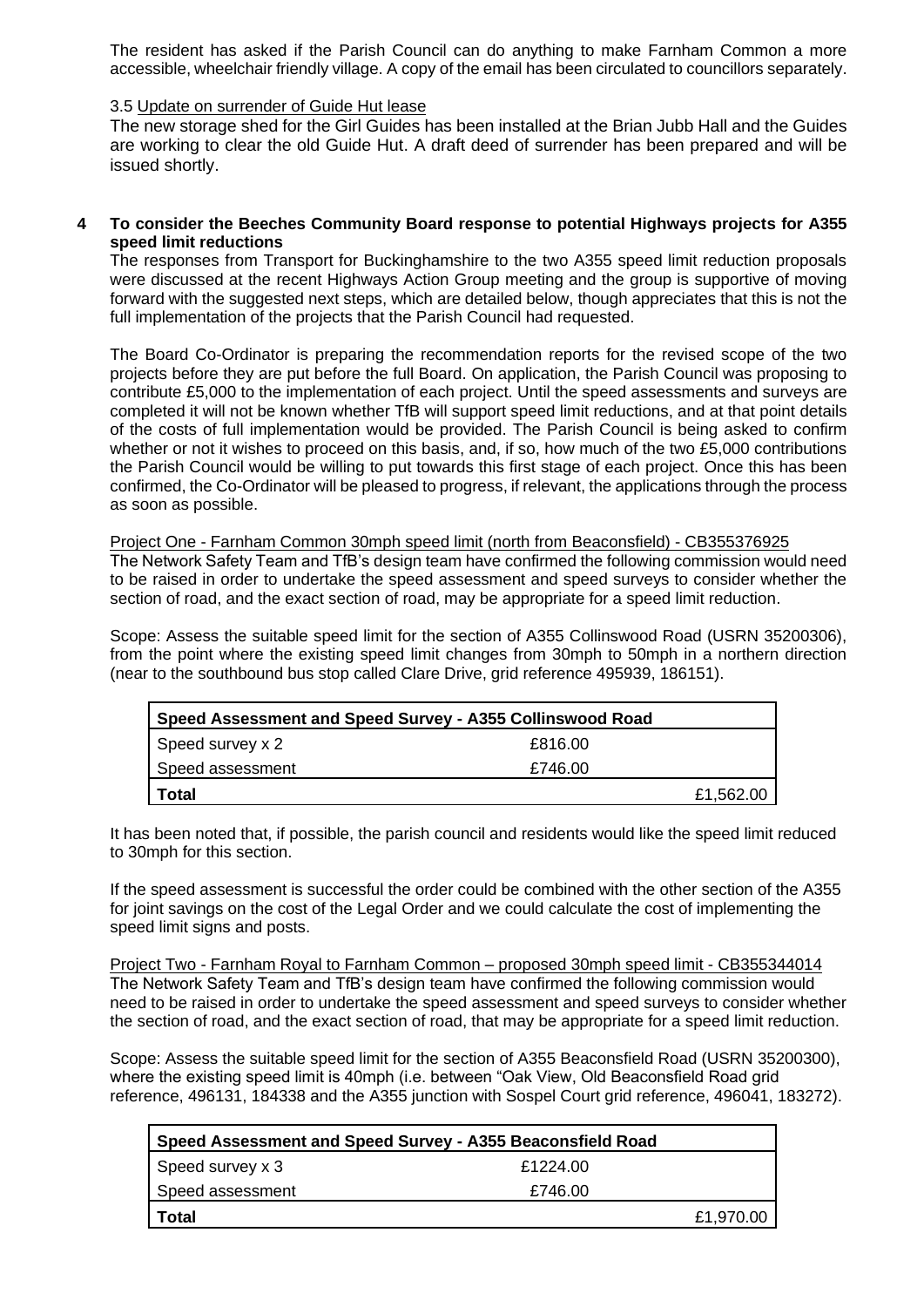It has been noted that, if possible, the parish council and residents would like the speed limit reduced to 30mph for this section.

If the speed assessment is successful the order could be combined with the other section of the A355 for joint savings on the cost of the Legal Order and we could calculate the cost of implementing the speed limit signs and posts.

#### **5 To consider Buckinghamshire Council's Wider Call for Sites**

On 13 June 2022, the Clerk received notice from the Planning Policy Department of Buckinghamshire Council's Wider Call for Sites. They advised that Buckinghamshire Council is beginning work on the new Local Plan for Buckinghamshire (LP4B). The LP4B will allocate sites for development in the period up to 2040 to meet the housing and economic development needs of Buckinghamshire. They are keen to ensure that when new development takes place, it is sustainable and makes best use of available land. To achieve this, they have undertaken two 'Call for Brownfield Sites' consultations where they asked for previously developed land to be submitted for consideration. During this process, they received over 300 submissions of brownfield sites. A list and map of these sites can be found at: www.buckinghamshire.gov.uk/brownfield-sites.

Not all of the brownfield sites submitted to the Council previously will be suitable, achievable and available, this will be assessed by the Council in the Housing and Economic Land Availability Assessments (HELAA).

Buckinghamshire Council advised that it is still committed to 'Brown before Green', however, based on what they currently understand the needs to be and an initial assessment of the brownfield sites submitted to them, it is important to also understand what further sites are available to ensure they have enough capacity to meet the future needs.

This means they are now undertaking a 'Wider Call for Sites' (including Greenfield sites) to gather a fuller understanding of the land available for development within Buckinghamshire. All of the sites that are submitted to them through this Call for Sites consultation, and the previous two Call for Sites consultations, will be technically assessed in the HELAA. This will assess sites for their suitability, availability and achievability (including viability) to accommodate development. To give an indication on how this process will be undertaken, they have published their draft methodology which can be found at: www.buckinghamshire.gov.uk/helaa.

In addition to this, further information is available in government guidance about Housing and Economic Land Availability Assessments (HELAA). This can be viewed at: www.gov.uk/guidance/housing-and-economic-land-availability-assessment.

This Call for Sites is open from 13 June 2022 until 11 September 2022, although sites submitted after this may still be considered.

#### **6 To consider appointments:**

At the Annual Meeting of the Parish Council held on 23 May 2022, it was decided that as not all councillors were present it would be appropriate to seek further members for the following committee/working groups. Please would councillors consider whether they are able to join.

- Finance Committee
- Planning Working Group
- Contracts Working Group

At the Annual Meeting of the Parish Council held on 23 May 2022, the following roles were not filled. Please would councillors consider whether they are able to take on one (or more) of the roles.

- Project Lead Residents' Association (inc. Community Litter Picking)
- Project Lead Community Speedwatch
- Project Lead Woodlands & Biodiversity
- Project Lead Highways
- Neighbourhood Plan Steering Group Representative
- Burnham Beeches and Stoke Common Consultation Group Representative

#### **7 Finance:**

7.1 To consider bus shelter work identified during the recent inspection Following the latest inspection, the contractor has recommended the following work: The Kingsway – Cleaning large deposit on end glass panel – £15